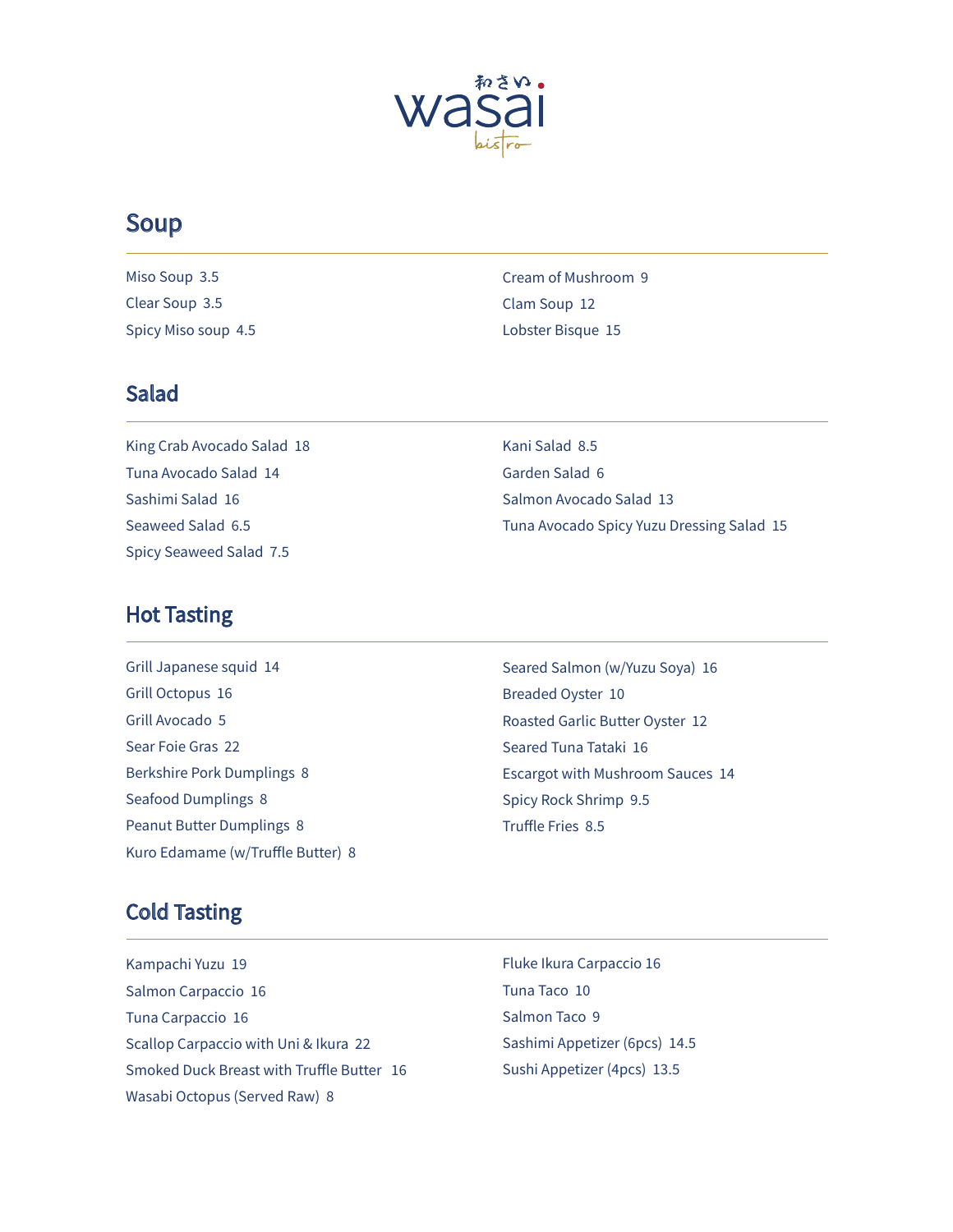### Entrée

New Zealand Lamb Chops with Mash Potatoes and Dijon Mustard Sauce 35 Lemon Relish Salmon with Saute Mushrooms 28 Seared Tuna and Asparagus with Wasabi Chardonnay Sauce (with Sweet Potato Fries) 30 Roasted Duck Confit with Mushroom Risotto 30 Pan Seared Chicken (Non GMO) with Teriyaki Sauce and Vegetables & Rice 22 Premium Aged Angus Steak on Stone (Cooked Table-side) 32 Miso Glazed Chilean Sea bass with Mash Potatoes and French String Beans 35 Seafood Pasta with Uni Cream Sauce 35

### Sushi and Sashimi Entrée

Maki Combo Regular 22 (California Roll/Shrimp Tempura Roll/Roll of Chef's Choice)

Spicy Maki Combo 35 (3 Spicy Special Rolls of Chef's Choice)

Maki Combo Deluxe 35 (3 Special Rolls of Chef's Choice)

Salmon Lover 32 (5pcs Sushi/5pcs Sashimi/Bob's Roll)

Tuna Madness 32 (5pcs Sushi/5pcs Sashimi/Spicy Tuna Roll)

Sushi Deluxe (10pcs) 32 (with 1 Roll of Chef's Choice)

Sashimi Deluxe (18pcs) 32 (with Sushi Rice ball)

Sushi and Sashimi Deluxe 35 (5pcs Sushi, 12pcs Sashimi and Roll of Chef's Choice)

Sushi for Two (20pcs) 60 (with 2 Rolls of Chef's Choice)

Sashimi for Two (36pcs) 60

Sushi and Sashimi for Two 65 (10pcs Sushi, 24pcs Sashimi and 2 Chef Choice Rolls)

Wasai Signature 65 (Chef's Choice Sashimi Approximately 20pcs)

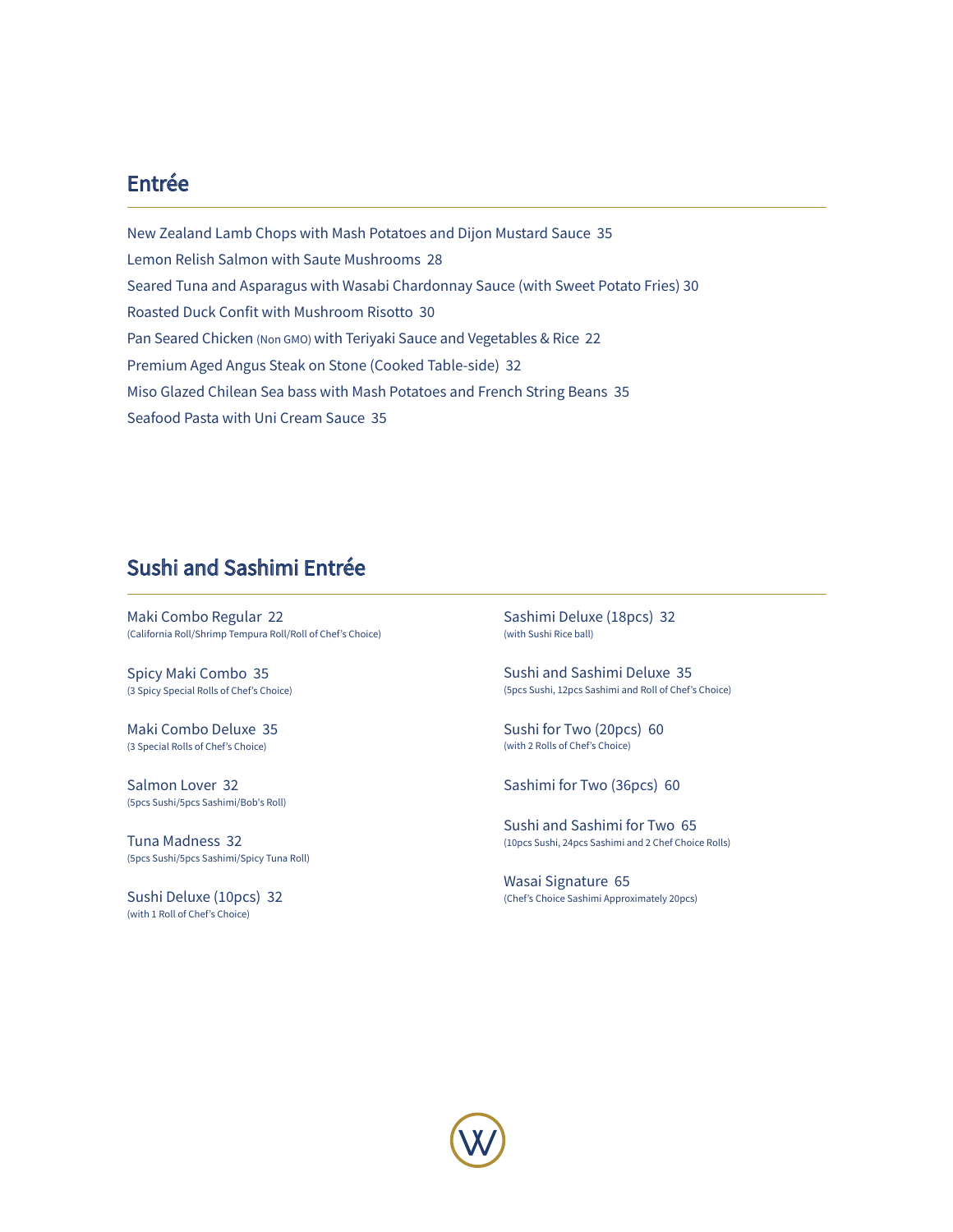## **Donburi and Rice**

Tuna Don 18 Salmon Don 17 Beef Don 15 Chirashi Don 20 Eel Don 27 Wasai Don 40

Triple Don 20 Eel Fried Rice 20 Shrimp Fried Rice 16 Chicken Fried Rice 14 Dirty Fried Rice 20

## **Ramen & Udon**

Spicy Miso Duck Ramen Soup 17 Tonkatsu Ramen Soup 16 Pork Soya Ramen Soup 16 Tempura Shrimp Curry Udon Soup 13 Spicy Clam Udon Soup 18

Uni & Bone Marrow Ramen 38 Kaki Udon Soup 8 Pan Fried Shrimp Ramen 16 Pan Fried Teriyaki Chicken Udon 14

# **Side Order**

| Rice 2         | Sweet Potato Fries 7                   |
|----------------|----------------------------------------|
| Sushi Rice 2.5 | Mushroom Risotto 12                    |
| Edamame 5.5    | Soft Boiled Egg 3                      |
| Potato Fries 7 | Chashu (Japanese Braised Pork Belly) 2 |
|                |                                        |

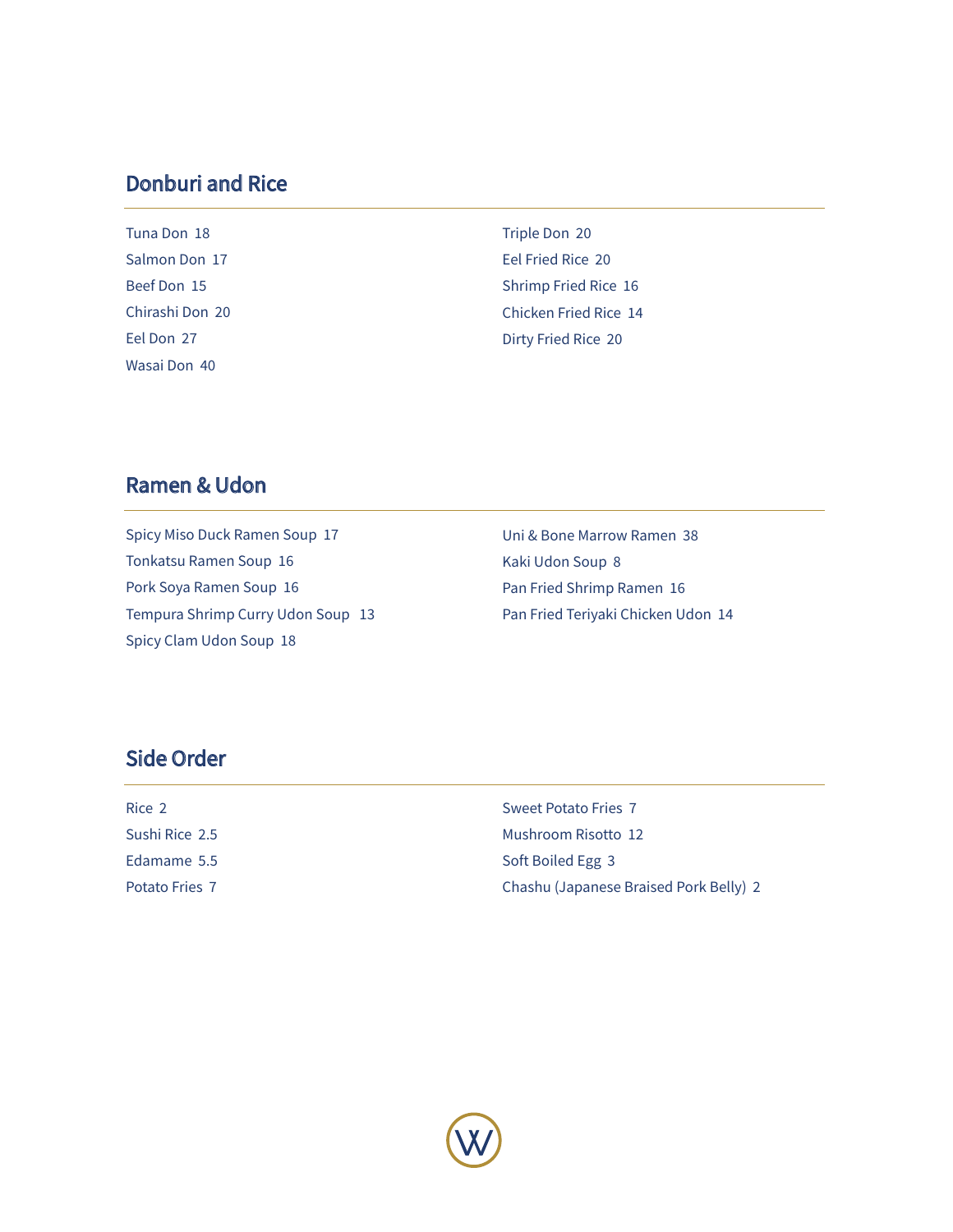#### Sushi 1pc

| Tuna (Maguro) 5          | Eel (Unagi) 5           | Japanese Rolled Omelete (Tamago) 3.5 |
|--------------------------|-------------------------|--------------------------------------|
| Salmon (Sake) 4          | Crab Stick (Kani) 3.5   | Salmon Roe (Ikura) 5                 |
| Yellowtail (Hamachi) 4.5 | Shrimp (Ebi) 4          | Spot Prawn (Botan Ebi) 8             |
| Fluke (Hirame) 4         | Mackerel (Saba) 4       | Fatty Tuna (Chūtoro) 12              |
| Sea bream (Madai) 5      | King Salmon 5           | Sea Urchin (Japanese Uni) 16         |
| Amberjack (Kampachi) 7   | Saltwater Eel (Anago) 6 | Sea Urchin (California Uni) 12       |
| Smoked Salmon 4.5        | Octopus (Tako) 4        | Sweet Shrimp (Ama Ebi) 4             |
| Super White Tuna 4       | Scallop (Hotate) 6      | Snow Crab Leg 4                      |

### Sashimi 2pcs

Tuna (Maguro) 7 Salmon (Sake) 6.5 Yellowtail (Hamachi) 7 Fluke (Hirame) 6.5 Sea bream (Madai) 8.5 Amberjack (Kampachi) 12 Smoked Salmon 7 Super White Tuna 6.5

### **Roll**

- Avocado Roll 5.5
- Cucumber Roll 5.5
- Avocado Cucumber Roll 6
- Vegetable Roll 9.5 (Pickled radish, Gourd, Avocado and Cucumber)
- Salmon Roll 6.5
- Tuna Roll 6.5
- Super White Tuna Roll 6.5
- **Yellowtail Roll 6.5**
- Alaska Roll 6.5 (Salmon, Avocado and Cucumber)
- Boston Roll 6.5 (Shrimp, Avocado and Cucumber)
- California Roll 6.5 (Crabstick, Avocado and Cucumber)
- Eel (Unagi) 8 Crab Stick (Kani) 5 Shrimp (Ebi) 5 Mackerel (Saba) 7 King Salmon 8 Saltwater Eel (Anago) 10 Octopus (Tako) 7 Scallop (Hotate) 9.5
- 
- Japanese Rolled Omelete (Tamago) 5 Salmon Roe (Ikura) 8.5 (1pcs) Spot Prawn (Botan Ebi) 15 Fatty Tuna (Chūtoro) 19 Sea Urchin (Japanese Uni) 16 (1pcs) Sea Urchin (California Uni) 12 (1pcs) Sweet Shrimp (Ama Ebi) 7.5 Snow Crab Leg 7.5
- Philadelphia Roll 7.5 (Smoked Salmon, Cream Cheese and Cucumber) Eel Avocado Roll 9.5 Eel Cucumber Roll 9.5 Spicy Salmon Roll 8
- Spicy Tuna Roll 8
- Spicy Yellowtail Roll 8
- Salmon Avocado Roll 7.5
- Tuna Avocado Roll 7.5
- Shrimp Tempura Roll 9.5 (Shrimp tempura, Avocado and Cucumber)
- Spider Tempura Roll 13 (Soft-shell Crab tempura, Avocado and Cucumber)

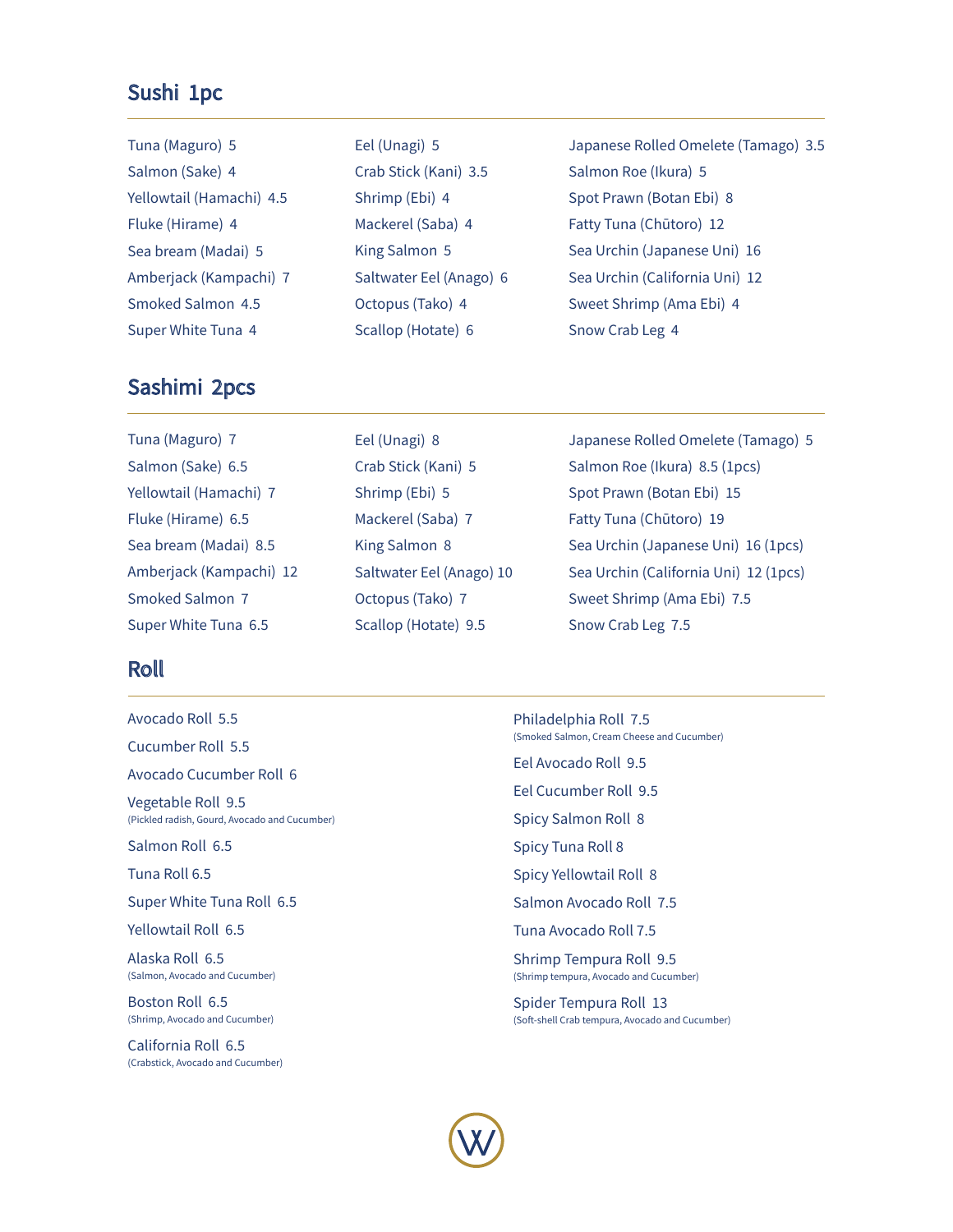## Special Roll

Rainbow Roll 13 (Crab Stick, Avocado and Cucumber topped with Tuna, Salmon, White Fish and Avocado)

Green Dragon Roll 14 (Shrimp tempura topped with Avocado )

Red Dragon Roll 15 (Shrimp tempura topped with Spicy Tuna)

Black Dragon Roll 16 (Shrimp tempura topped with Eel and Avocado)

Sushi Sandwich 15 (Smoked Salmon, Crab stick and Cracker)

Tango Mango Roll 15 (Shrimp tempura, Cream Cheese topped with Mango)

Bob's Roll 16 (Spicy Salmon topped w/ Salmon Belly, Avocado & Seared Salmon Belly)

Sunrise Roll 16 (Spicy Salmon, Avocado topped with Salmon, Tempura Flake & Masago)

Crunch Roll 16 (Shrimp Tempura, Crab stick topped with Spicy Scallop)

Godzilla Roll 16 (Deep Fried Tuna, Salmon, Yellowtail, Avocado, Tobiko, & Eel)

Kamikaze Roll 16 (Shrimp Tempura, topped with Eel, Tuna, and Spicy Tuna)

Meteor Roll 16 (Spicy Tuna Roll, topped with Eel, Tuna, Salmon, Avocado)

Pink lady 16 (Pink Soybean Paper wrapped w/ Tuna, Salmon, White Fish, Avocado, Crab stick & Masago)

Naruto Roll 16 (Cucumber wrapped Tuna, Salmon, White Fish and Oba Leaf)

Dynamite Roll 17 (Crab Stick, Shrimp Tempura topped with King Crab & Eel Sauce)

Red Spider 17 (Soft-Shell Crab, Cucumber topped with Spicy Tuna)

Red Heart 17 (Spicy Tuna, Avocado topped with Tuna)

Mes Reves Roll 22 (Wagyu Beef, Foie Gras Avocado and Cucumber)

Wasai Roll 20 (Deep fried Salmon and Asparagus with Grand Mariner Sauce)

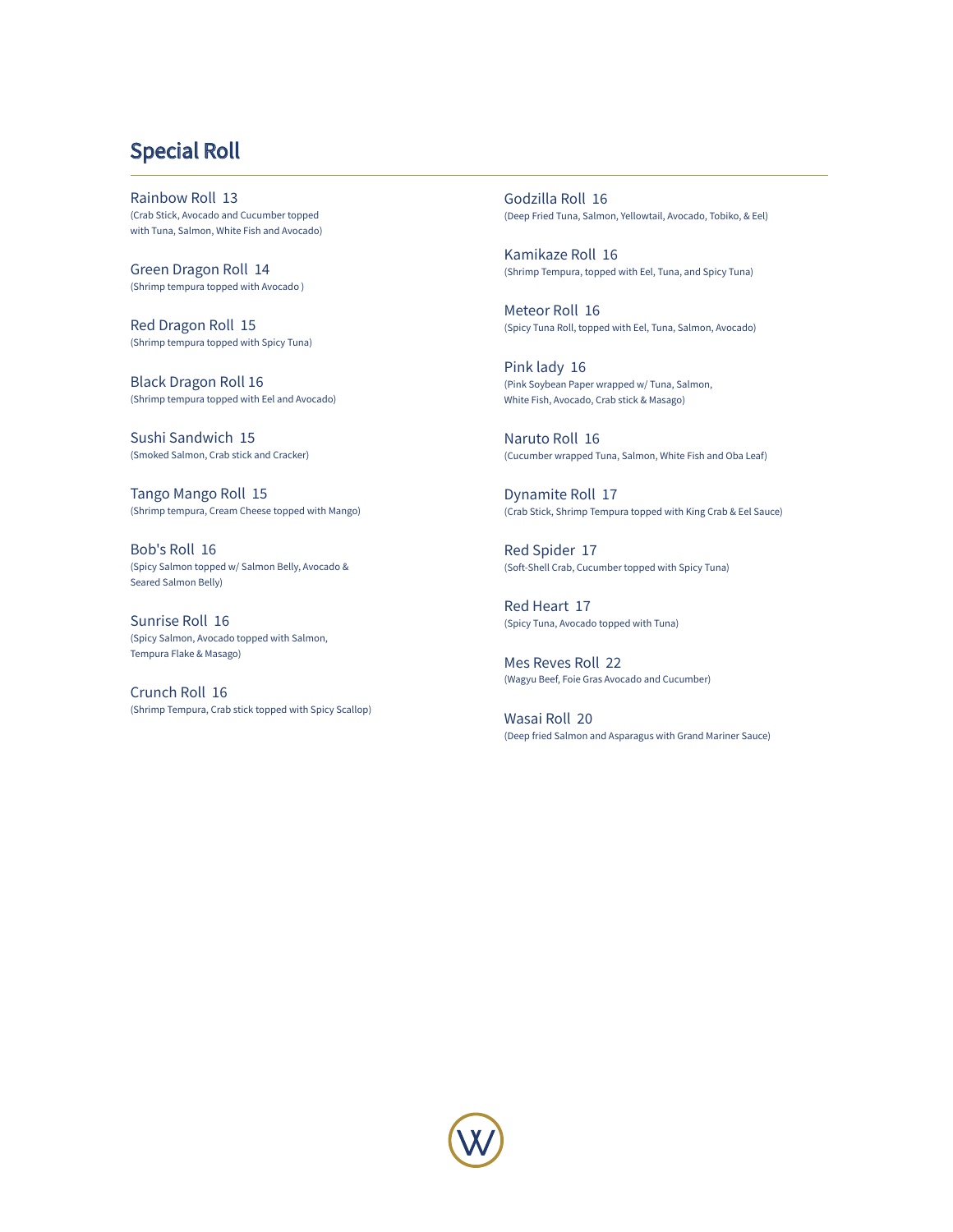### **Dessert**

Mango Mousse 8 Crème Brulee 8 Belgium Flour-less Chocolate Cake 9 Cheese Cake 9

Panna Cotta 8 Ice Cream 6 Sorbet 6 **Bread Pudding 8** 

### **Beverage**

Espresso 3.5 single 5 double Cappuccino 5 Latte 5 Coffee 3 Special Tea 3.5

Voss Ig Sparkling water 8 Voss lg Still Water 8 Soda 3 Marble Soda 3.5 French Press Coffee 6